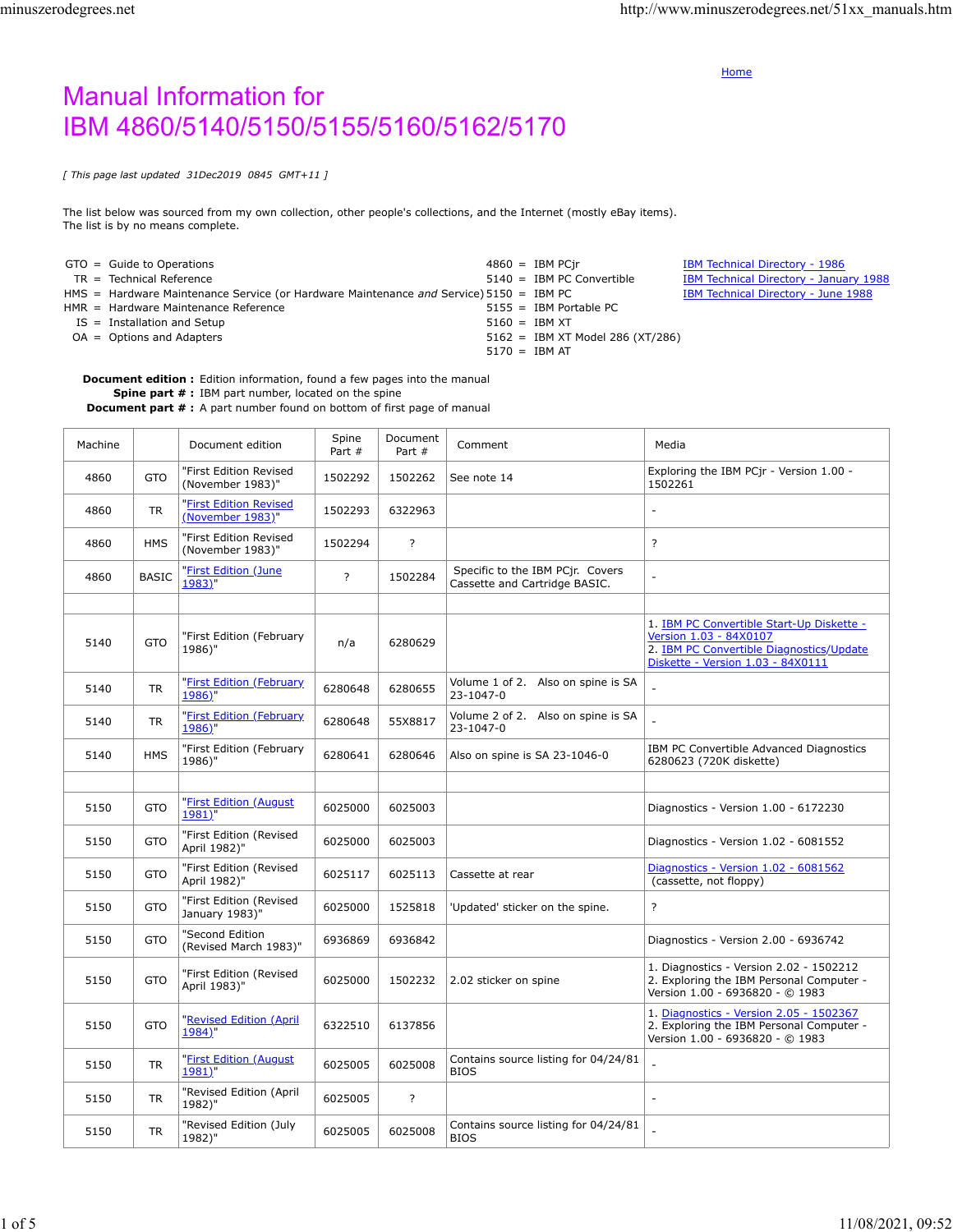| 5150      | <b>TR</b>  | "Revised Edition<br>(January 1983)"       | 6025005 | 1525820            | Contains source listing for 10/27/82<br><b>BIOS</b>        |                                                                                                                                |
|-----------|------------|-------------------------------------------|---------|--------------------|------------------------------------------------------------|--------------------------------------------------------------------------------------------------------------------------------|
| 5150      | <b>TR</b>  | "First Edition (Revised<br>January 1983)" | 6936895 | 6936896            |                                                            |                                                                                                                                |
| 5150      | <b>TR</b>  | "Revised Edition (April<br>1983)"         | 6025005 | 1502234            | Contains source listing for 10/27/82<br><b>BIOS</b>        |                                                                                                                                |
| 5150      | <b>TR</b>  | "First Edition (Revised<br>May 1983)"     | 6936895 | 6936844            | Contains source listing for 10/27/82<br><b>BIOS</b>        |                                                                                                                                |
| 5150      | <b>TR</b>  | "Revised Edition (April<br>1984)"         | 6322507 | 6361453            | Contains source listing for 10/27/82<br><b>BIOS</b>        |                                                                                                                                |
| 5150      | <b>HMS</b> | "First Edition (August<br>1981)"          | 6025072 | 6025075            |                                                            | 1. Advanced Diagnostics - Version 1.00 -<br>6172231 - Floppy<br>2. Advanced Diagnostics - Version 1.00 -<br>6172401 - Cassette |
| 5150      | <b>HMS</b> | "Revised Edition (July<br>1982)"          | 6025072 | 6025075            |                                                            | Advanced Diagnostics - Version 1.02                                                                                            |
| 5150      | <b>HMS</b> | ?                                         | 6936890 | 6936892            | Number close to TR 6936895                                 | $\overline{?}$                                                                                                                 |
| 5150      | <b>HMS</b> | ?                                         | 6025072 | $\overline{\cdot}$ |                                                            | Advanced Diagnostics - Version 2.00                                                                                            |
| 5150      | <b>HMS</b> | "Revised Edition (April<br>1983)"         | 6025072 | 1502233            | 2.02 sticker on spine / 1 volume                           | Advanced Diagnostics - Version 2.02                                                                                            |
| 5150      | <b>HMS</b> | "Revised Edition (April<br>1984)"         | 6322512 | 6137829            | Volume 1 of 3                                              | Advanced Diagnostics - Version 2.05 -<br>1502368                                                                               |
| 5150      | <b>HMS</b> | "Revised Edition (April<br>1984)"         | 6322512 | 6137834            | Volume 2 of 3                                              | $\overline{\phantom{a}}$                                                                                                       |
| 5150      | <b>HMS</b> | "Revised Edition (April<br>1984)"         | 6138541 | none               | Volume 3 of 3                                              |                                                                                                                                |
| 5150      |            |                                           |         |                    |                                                            | <b>Advanced Diagnostics - Version 2.20 -</b><br>6139804<br>(Nov'85)                                                            |
|           |            |                                           |         |                    |                                                            |                                                                                                                                |
| 5155      | <b>GTO</b> | "First Edition (January<br>1984)"         | 6936571 | 1502332            |                                                            | 1. Diagnostics - Version 2.05 - 1502367<br>2. Exploring the IBM Portable Personal<br>Computer - Version 1.00 - 6322757         |
| 5155      | <b>TR</b>  | ?                                         | 6936572 | ?                  | See TRs in 5160 section (some<br>cover both 5155 and 5160) | $\overline{\phantom{a}}$                                                                                                       |
| 5155      | <b>HMS</b> | $\overline{\cdot}$                        | 6936573 | ?                  | Volume 1 of 2                                              | $\overline{?}$                                                                                                                 |
| 5155      | <b>HMS</b> | ?                                         | 6936573 | ?                  | Volume 2 of 2                                              | $\overline{?}$                                                                                                                 |
| 5155      |            |                                           |         |                    | 5155 contains an early 5160<br>motherboard                 | Advanced Diagnostics - Version 2.20 -<br>6139804<br>(Nov'85)                                                                   |
| 5160      | <b>GTO</b> | "First Edition (January<br>1983)"         | 6936810 | $\overline{?}$     |                                                            | Diagnostics - Version 2.00 - 6936742                                                                                           |
| 5160      | <b>GTO</b> | "First Edition (April<br>1983)"           | 6936810 | 1502235            | 2.02 sticker on spine                                      | Diagnostics - Version 2.02 - 1502212                                                                                           |
| 5160      | <b>GTO</b> | "Revised Edition (April<br>1984)"         | 6322511 | 6137861            |                                                            | 1. Diagnostics - Version 2.05 - 1502367<br>2. Exploring the IBM Personal Computer XT -<br>Version 1.00 - 6138946               |
| 5160      | <b>GTO</b> | "Revised Edition (April<br>1984)"         | 6280085 | 6139125            |                                                            | 1. Diagnostics - Version 2.20 - 6139780<br>2. Exploring the IBM Personal Computer XT -<br>Version 2.00 - 6139784               |
| 5160      | <b>GTO</b> | "First Edition<br>(September 1985)"       | 6280085 | 6139189            |                                                            | 1. Diagnostics - Version 2.20 - 6139780<br>2. Exploring the IBM Personal Computer XT -<br>Version 2.00 - 6139784               |
| 5160      | <b>GTO</b> | "First Edition<br>(September 1985)"       | 6280085 | 6139776            |                                                            | $\overline{?}$                                                                                                                 |
| 5160      | <b>TR</b>  | "First Edition (January<br>1983)"         | 6936808 | 6936763            |                                                            | $\overline{\phantom{a}}$                                                                                                       |
| 5160      | <b>TR</b>  | "First Edition (Revised<br>March 1983)"   | 6936832 | 6936833            |                                                            | $\overline{\phantom{a}}$                                                                                                       |
| 5160      | <b>TR</b>  | "Revised Edition (April<br>1983)"         | 6936808 | 1502237            | Contains source listing for 11/08/82<br><b>BIOS</b>        |                                                                                                                                |
| 5160      | TR         | "First Edition (Revised<br>May 1983)"     | ?       | 6936833            | Contains source listing for 11/08/82<br><b>BIOS</b>        | $\overline{\phantom{a}}$                                                                                                       |
| 5155/5160 | TR.        | "Revised Edition (April<br>1984)"         | 6322508 | 6361459            | Contains source listing for 11/08/82<br><b>BIOS</b>        | $\sim$                                                                                                                         |
| 5155/5160 | TR         | "Revised Edition (March<br>1986)"         | 6280089 | 6139821            | Contains source listing for 11/08/82<br>and 01/10/86 BIOS  |                                                                                                                                |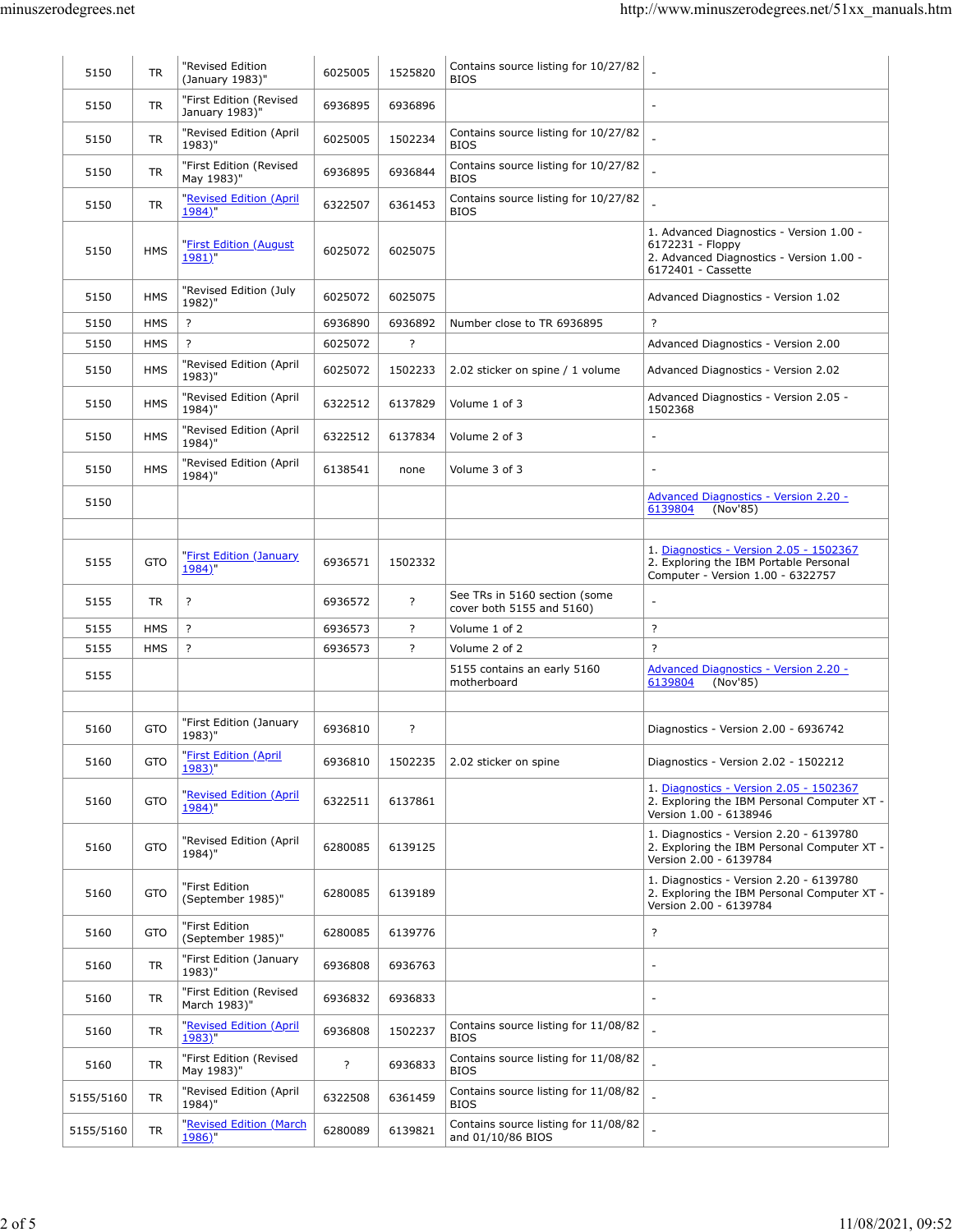| 5160                   | <b>HMS</b> | "First Edition (April<br>1983)"     | 6936809 | 1502236        | May have 2.02 sticker on spine                                   | Advanced Diagnostics - Version 2.02 -<br>1502213                                                                                                     |
|------------------------|------------|-------------------------------------|---------|----------------|------------------------------------------------------------------|------------------------------------------------------------------------------------------------------------------------------------------------------|
| 5160                   | <b>HMS</b> | "Revised Edition (April<br>1984)"   | 6322513 | 6137841        | Volume 1 of 3<br>(photo)                                         | Advanced Diagnostics - Version 2.05 -<br>1502368                                                                                                     |
| 5160                   | <b>HMS</b> | "Revised Edition (April<br>1984)"   | 6322513 | 6137846        | Volume 2 of 3<br>(photo)                                         | $\overline{\phantom{a}}$                                                                                                                             |
| 5160                   | <b>HMS</b> | "Revised Edition (April<br>1984)"   | 6138542 | $\overline{?}$ | Volume 3 of 3<br>(photo)                                         | $\overline{\phantom{a}}$                                                                                                                             |
| 5160                   |            |                                     |         |                |                                                                  | <b>Advanced Diagnostics - Version 2.20 -</b><br>6139804<br>(Nov'85)                                                                                  |
|                        |            |                                     |         |                |                                                                  |                                                                                                                                                      |
| 5162                   | <b>GTO</b> | "First Edition (August<br>1986)"    | 6280147 | 80X1038        | See note 13                                                      | Diagnostics for IBM AT and IBM XT Model<br>286<br>[photo]                                                                                            |
| 5162                   | <b>TR</b>  | "First Edition (August<br>1986)"    | 68X2210 | 68X2537        | Also on spine is S229-9615-00                                    | $\overline{\phantom{a}}$                                                                                                                             |
| 5162                   | <b>HMS</b> | ?                                   | ?       | ?              |                                                                  | $\overline{?}$                                                                                                                                       |
| 5162                   |            |                                     |         |                |                                                                  | <b>Advanced Diagnostics - Version 2.07</b><br>(Jan 87)                                                                                               |
|                        |            |                                     |         |                |                                                                  |                                                                                                                                                      |
| 5170                   | <b>GTO</b> | "First Edition (March<br>1984)"     | 1502241 | 1502490        | Released with models 068 and 099<br>(at Aug '84)                 | 1. Diagnostics for the IBM Personal<br>Computer AT - Version 1.00 - 1502488<br>2. Exploring the IBM Personal Computer AT -<br>Version 1.00 - 6361408 |
| 5170                   | <b>GTO</b> | "First Edition<br>(September 1985)" | 6280066 | 6139339        | Released with model 239 (at Oct<br>'85)                          | 1. Diagnostics for the IBM Personal<br>Computer AT - Version 2.00 - 6139346<br>2. Exploring the IBM Personal Computer AT -<br>Version 2.00 - 6139350 |
| 5170                   | <b>GTO</b> | "First Edition (March<br>1986)"     | 6280102 | 1502163        | Released with models 319 and 339<br>(at Apr '86)                 | 1. Diagnostics for the IBM Personal<br>Computer AT - Version 2.03 - 6183111<br>2. Exploring the IBM Personal Computer AT -<br>Version 2.10           |
| 5170                   | IS         | "First Edition (March<br>1984)"     | 1502491 | 6183217        |                                                                  | $\sim$                                                                                                                                               |
| 5170                   | <b>TR</b>  | "First Edition (March<br>1984)"     | 1502243 | 1502494        | Released with models 068 and 099<br>(at Aug '84). See notes 5/6  | $\overline{a}$                                                                                                                                       |
| 5170                   | <b>TR</b>  | "First Edition<br>(September 1985)" | 6280070 | 6139362        | Released with model 239 (at Oct<br>'85)                          |                                                                                                                                                      |
| 5170                   | <b>TR</b>  | "Revised Edition (March<br>1986)"   | 6280070 | 6183355        | Released with models 319 and 339<br>(at Apr '86). See notes 3/11 | $\overline{a}$                                                                                                                                       |
| 5170                   | <b>TR</b>  | "Revised Edition (March<br>1986)"   | 6280099 | 6183355        | Released with models 319 and 339<br>(at Apr '86). See note 12    | $\overline{a}$                                                                                                                                       |
| 5170                   | <b>HMS</b> | "First Edition (March<br>1984)"     | 1502242 | 1502493        | Volume 1 of 3<br>(photo)                                         | Advanced Diagnostics for the IBM AT -<br>Version 1.00 - 1502492                                                                                      |
| 5170                   | <b>HMS</b> | "First Edition (March<br>1984)"     | 1502242 | 6361704        | Volume 2 of 3<br>(photo)                                         | $\overline{a}$                                                                                                                                       |
| 5170                   | <b>HMS</b> | "Revised Edition (April<br>1984)"   | 6138544 |                | Volume 3 of 3<br>(photo)                                         | $\overline{\phantom{a}}$                                                                                                                             |
| 5170                   |            |                                     |         |                |                                                                  | <b>Advanced Diagnostics - Version 2.07</b><br>(Jan'87)                                                                                               |
| 5170                   |            |                                     |         |                |                                                                  | Fixed Disk/Diskette Drive Adapter Test<br>Diskette - Version 1.00<br>[info]                                                                          |
| 5150/5155<br>5160/5170 | OA         | "Revised Edition (April<br>1984)"   | 6322509 | 6137804        | Volume 1 of 3<br>See notes 1,2,4,7 and 8<br>(photo)              | $\overline{a}$                                                                                                                                       |
| 5150/5155<br>5160/5170 | OA         | "Revised Edition (April<br>1984)"   | 6322509 | 6137806        | Volume 2 of 3<br>See notes 1,2,4,7 and 8<br>(photo)              | $\overline{\phantom{a}}$                                                                                                                             |
| 5150/5155<br>5160/5170 | OA         | "Revised Edition (April<br>1984)"   | 6322522 | none           | Volume 3 of 3<br>See notes 1,2,4,7 and 8<br>(photo)              | $\overline{\phantom{a}}$                                                                                                                             |
| 5150/5155<br>5160/5170 | <b>HMS</b> | "Revised Edition (March<br>1986)"   | 6280087 | 6139795        | See note 9                                                       | 1. Advanced Diagnostics - Version 2.20 -<br>6139804<br>(Nov'85)<br>2. Advanced Diagnostics for the IBM AT -<br>Version 2.03 - 6183337                |
| 5150/5155<br>5160/5170 | <b>HMR</b> | "Revised Edition (March<br>1986)"   | 6280088 | 6139812        | See note 10                                                      | $\overline{a}$                                                                                                                                       |
|                        |            |                                     |         |                |                                                                  |                                                                                                                                                      |